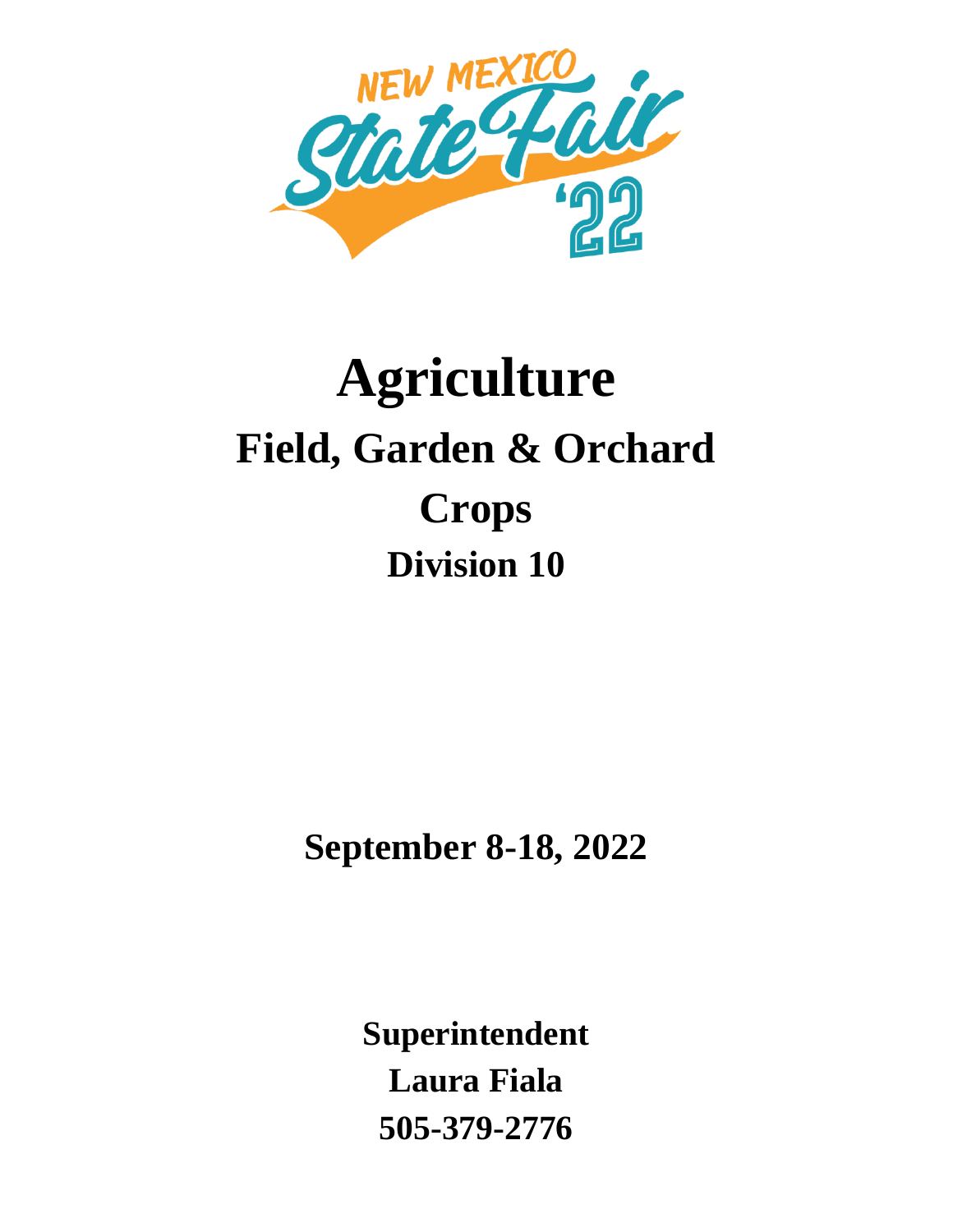# **Fruit & Vegetables Entry Dates**

# **Tuesday, September 6, 2022 - 9:00 AM - 5:00 PM Judging**

### **Wednesday, September 7, 2022 - 9:00 AM to 12:00 PM**

**Exhibits Must be Removed on Monday, September 19, 2022 from 8:00 AM to 5:00 PM.** All exhibitors must claim their entries on this deadline. Any exhibits remaining on the Fairgrounds after the designated pick up date will be considered abandoned and shall become the property of the New Mexico State Fair to be disposed of at its discretion.

# **Special Rules**

### **No Premiums will be paid except as noted therein. Classes are subject to change**

- 1. All entries and awards in this department shall be subject to the general rules and regulations. **Pay attention to size and number restrictions; entries not meeting published criteria will not be accepted for judging.**
- 2. All entries in this department must be products of the State of New Mexico and must have been grown or raised by the exhibitor in 2021. Exhibitors may be required to sign an affidavit that their exhibit complies with this rule.
- 3. Not more than one sample of any variety of farm products grown on the same farm may be entered (Junior Exhibitors are exempt provided their entries are in the Junior Division).
- 4. The outer surface or skin of agriculture or garden products entered must be natural. No coatings or artificial repairs are permitted.
- 5. **Advertising or selling is prohibited**. **No Raffles of any Sort will be allowed.**
- 6. **Address labels** for exhibit tags **must** accompany entries. The address labels help to speed up taking entries and alleviates mistakes in spelling of names and addresses. Exhibitors should bring produce and unload directly behind the Agriculture Building.
- 7. Exhibitors are responsible for picking up their own entries or providing written authorization for pick-up by another individual.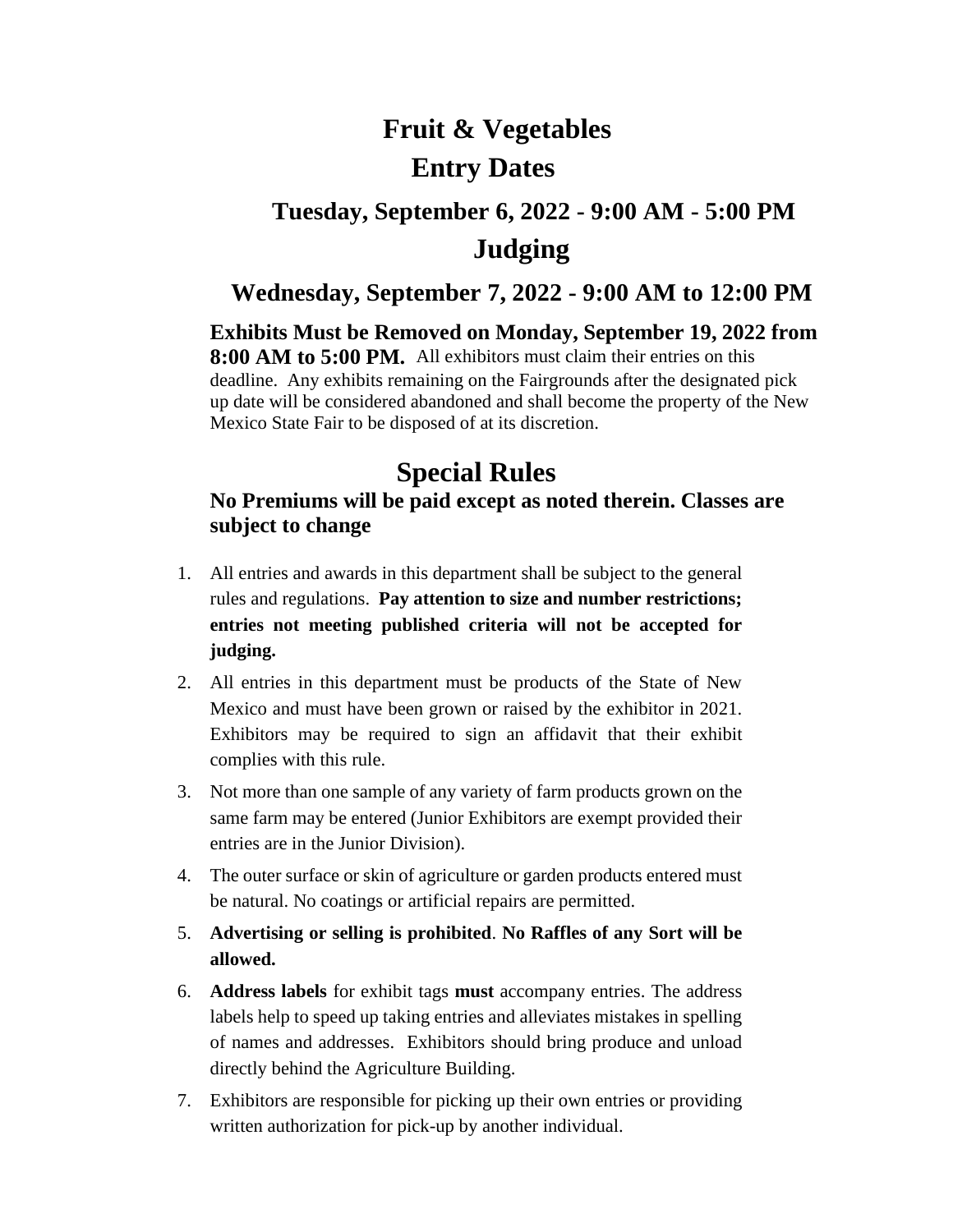- 8. Judges shall, without bias, consider merit only in making awards and when passing on best collection, shall consider quality of distinct variety first and number variety second.
- 9. When there is no competition or when an exhibit is not worthy of first prize, the judge shall place it in the class to which it belongs, as judged by the standard of the article. The judge shall decide what is standard.
- 10. Exhibitor recognizes that marketing of the Fair and its grounds requires use of photography and video. Exhibitor hereby expressly grants to the Fair the irrevocable, assignable right and license to take, use and publish exhibitor images and property without the need for any other approval. Exhibitor also releases the Fair, its agents or assigns, from all claims related to the licenses that have been granted in this release.
- 11. As a participant, volunteer, or attendee, you recognize that your participation, involvement and/or attendance at any Fair event or activity includes possible exposure to and illness from infectious diseases including but not limited to COVID-19. While particular rules and personal discipline may reduce this risk, the risk of serious illness and death does exist and that you knowingly and freely assume all such risks related to illness and infectious diseases, such as COVID-19, even if arising from the negligence or fault of the Released Parties.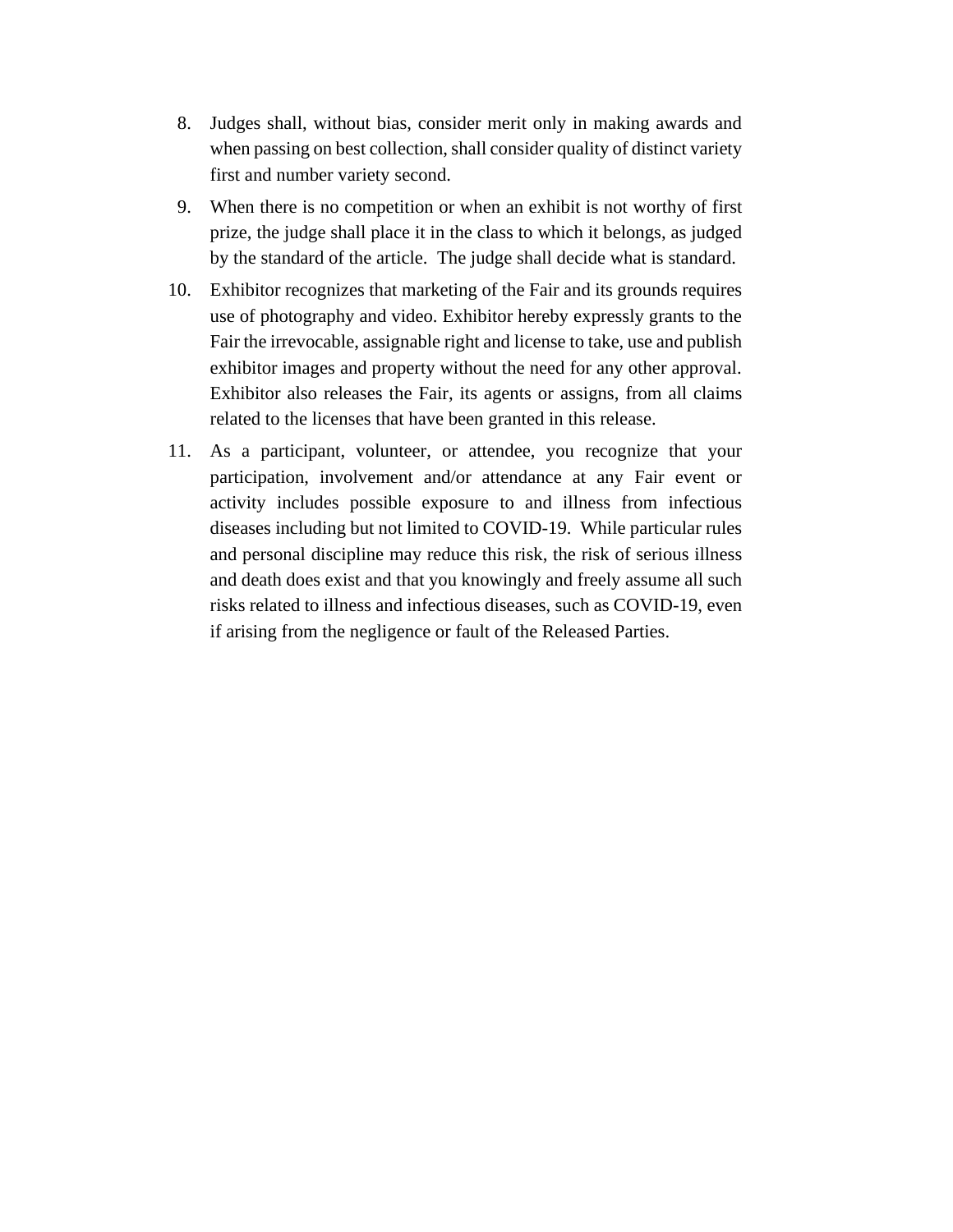# **Head or Ear Grain Section 110 Classes 1-18**

All samples shall be 10 head or ears except sunflower and broom corn.

- 1. Amaranth
- 2. Broom corn (12) heads with seed, up to 18" in length
- 3. Corn, white dent
- 4. Corn, yellow dent
- 5. Corn, Indian white
- 6. Corn, Indian blue
- 7. Corn, Indian mixed
- 8. Milo, red
- 9. Milo, white or yellow
- 10. Popcorn, rice
- 11. Popcorn, pearl
- 12. Popcorn, strawberry
- 13. Quinoa
- 14. Millet
- 15. Sorghum, hybrid grain
- 16. Sunflower (3 heads)

# **Sweepstakes**

- 17. Sorghum, grain any variety **One winner from above list............Rosette & \$10.00**
- 18. Corn, 10 ears, any variety  **One winner from above list............Rosette & \$10.00**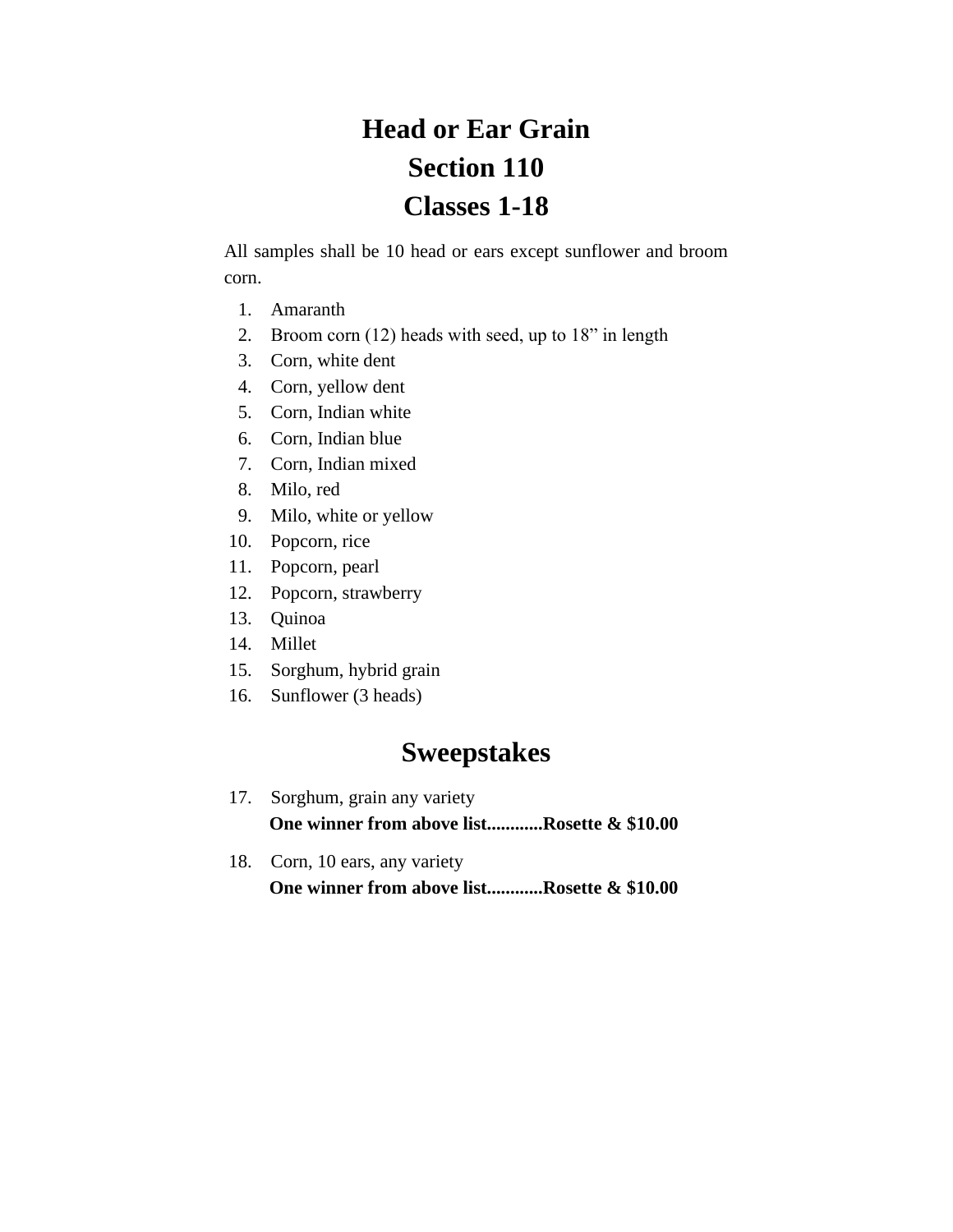# **Largest Head or Ear Grain**

**(Primarily judged on size or weight)**

# **Section 111**

# **Classes 19-21**

- 19. Corn, any variety (1 ear)
- 20. Grain Sorghum, any variety (1 head)
- 21. Sunflower (1 head)

# **Cotton Section 112 Classes 22-27**

- 22. Best 3 lbs. seed cotton, upland acala variety
- 23. Best 3 lbs. seed cotton, other upland varieties
- 24. Best 3 lbs. seed cotton, Egyptian or long staple
- 25. Best 20 open bolls, upland acala variety
- 26. Best 20 open bolls, other upland varieties
- 27. Best 20 open bolls, Egyptian or long staple

## **Grain and Seed**

**(Each sample to be one gallon of cleaned seed)**

# **Section 113**

### **Classes 28-47**

- 28. Alfalfa
- 29. Barley, any variety
- 30. Broom corn
- 31. Millet, foxtail
- 32. Millet, pearl
- 33. Milo, red
- 34. Milo, white or yellow
- 35. Oats, red
- 36. Oats, white
- 37. Peanuts
- 38. Peanuts, Valencia
- 39. Rye, any variety
- 40. Sorghum, hybrid grain, red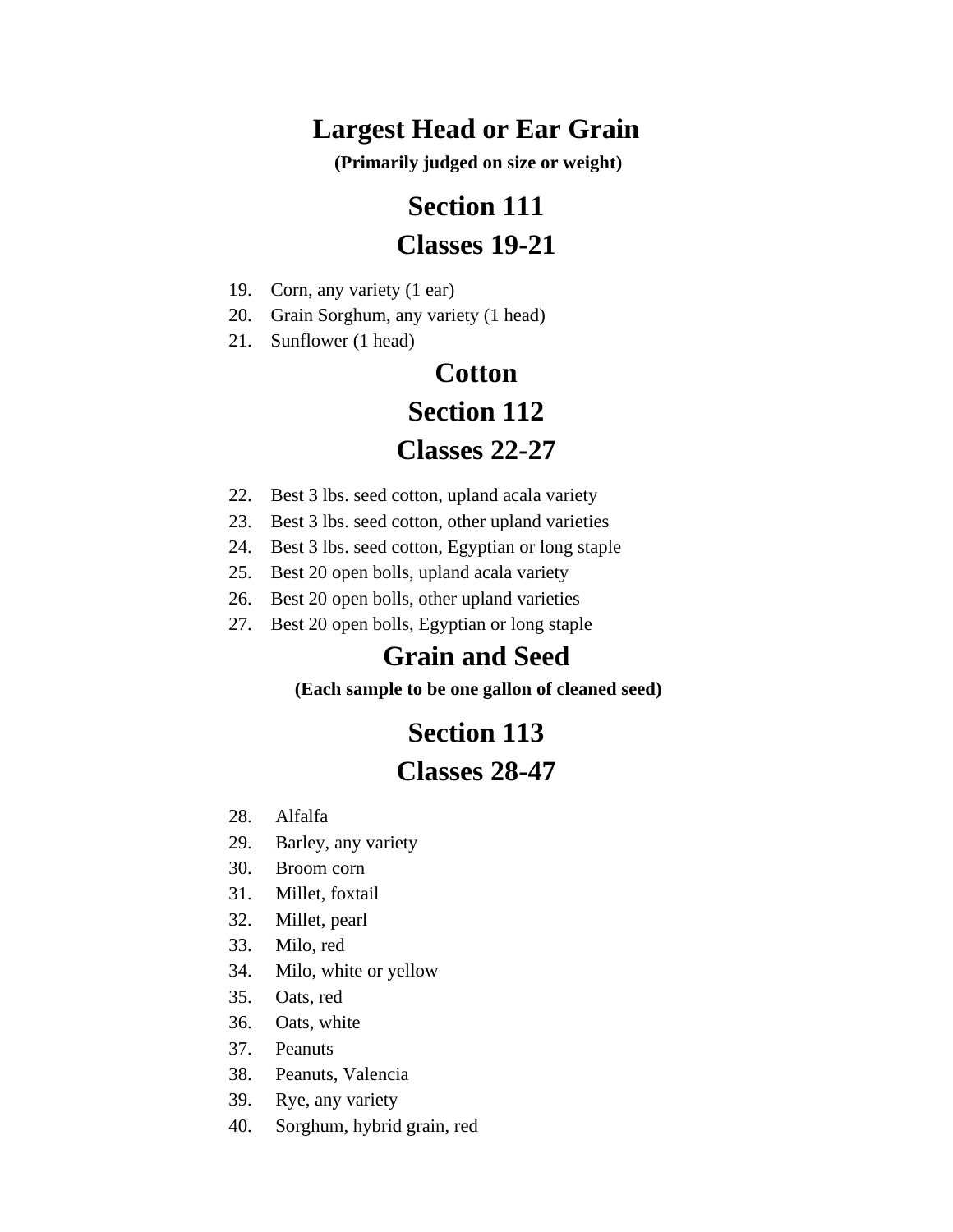- 41. Sorghum, hybrid grain, white
- 42. Sorghum, sweet, any variety
- 43. Soybeans, any variety
- 44. Sudangrass, sweet
- 45. Sudangrass, any other variety
- 46. Wheat, hard red spring
- 47. Wheat, hard red winter

# **Sheaf Grain Section 114 Classes 48-53**

Sheaf sample to be at least 3 inches and not greater than 5 inches at center, and with leaves stripped off. Three sheafs per entry.

- 48. Barley
- 49. Oats, red
- 50. Oats, white
- 51. Rye, any variety
- 52. Wheat, hard red spring
- 53. Wheat, hard red winter

# **Sheaf Forage Section 115 Classes 54-62**

Sheaf sample to be at least 3 inches and not greater than 5 inches at center bands, leaves not stripped off. Three sheafs per entry.

- 54. Alfalfa
- 55. Clover
- 56. Millet, foxtail
- 57. Millet, pearl
- 58. Sorghum, forage
- 59. Sorghum, grain
- 60. Soybeans
- 61. Sudangrass, sweet
- 62. Sorghum and Sudangrass hybrids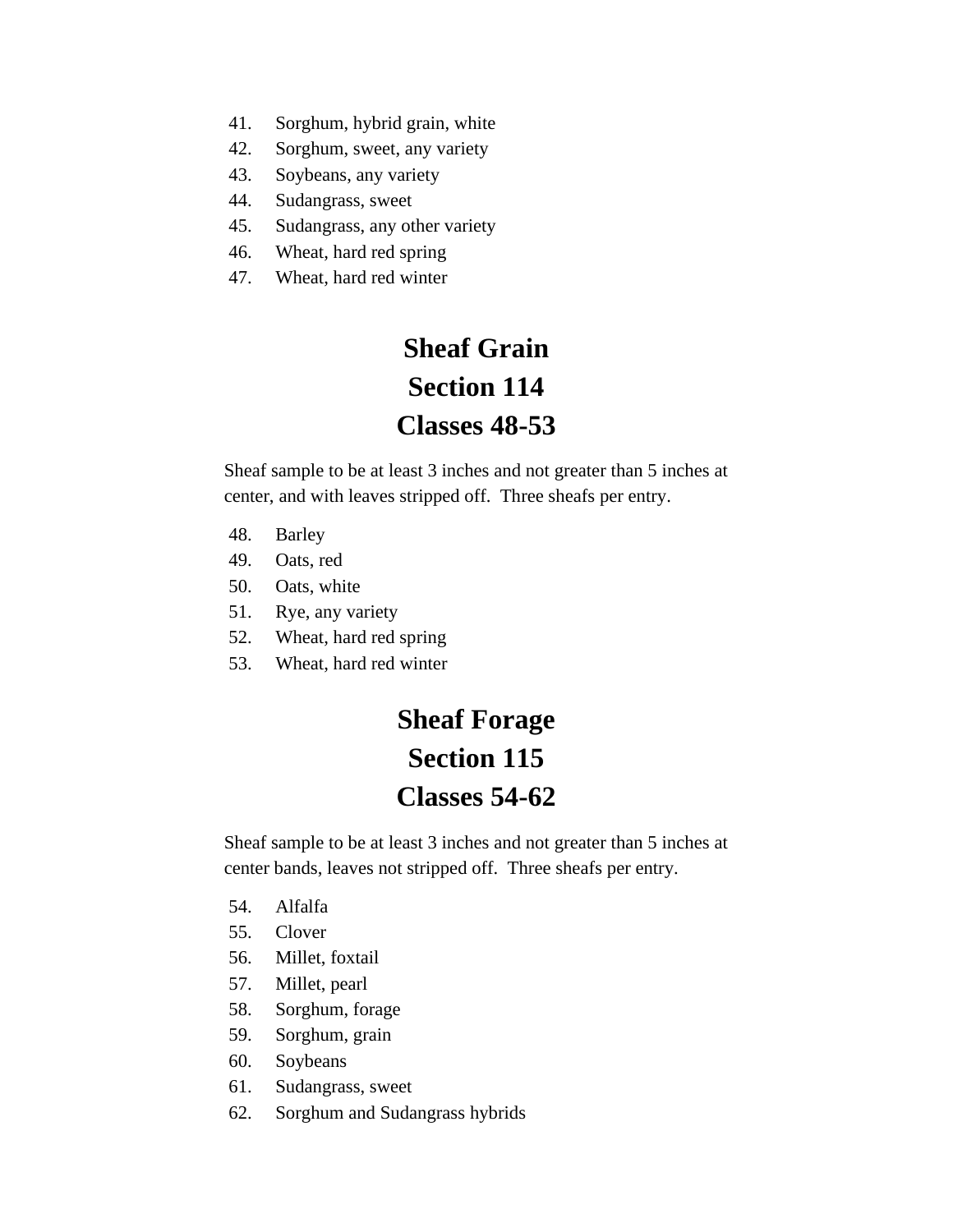# **Grass and Forage Section 116 Classes 63-70**

All exhibits in this class to be in bales of 8 x 10 x 16 inches or in standard commercial bales.

- 63. Alfalfa
- 64. Clover
- 65. Cow peas
- 66. Native Prairie
- 67. Oats
- 68. Soybeans
- 69. Sudangrass
- 70. Sorghum and Sudangrass hybrids

### **Vegetables**

**(Primarily judged on Best Market quality)**

# **Section 117**

### **Classes 71-209**

- 71. Artichoke, Jerusalem (5 tubers)
- 72. Artichoke, Globe (3 heads)
- 73. Beans, snap, green (12 pods)
- 74. Beans, snap, yellow wax (12 pods)
- 75. Beans, green, lima (12 pods)
- 76. Beans, pinto (12 pods)
- 77. Beans, dry, pinto (**1 qt**.)
- 78. Beans, dry, lima (**1 qt**.)
- 79. Beans, dry, any other variety (**1 qt**.)
- 80. Beans, purple pod (12 pods)
- 81. Beans, yard-long (6 pods)
- 82. Beans, not dry, any other variety (12 pods)
- 83. Beets, red, table (3 roots without tops)
- 84. Beets, any other color (3 roots without tops)
- 85. Broccoli (1 head)
- 86. Brussels Sprouts (7 heads)
- 87. Cabbage, round, green (1 head trimmed)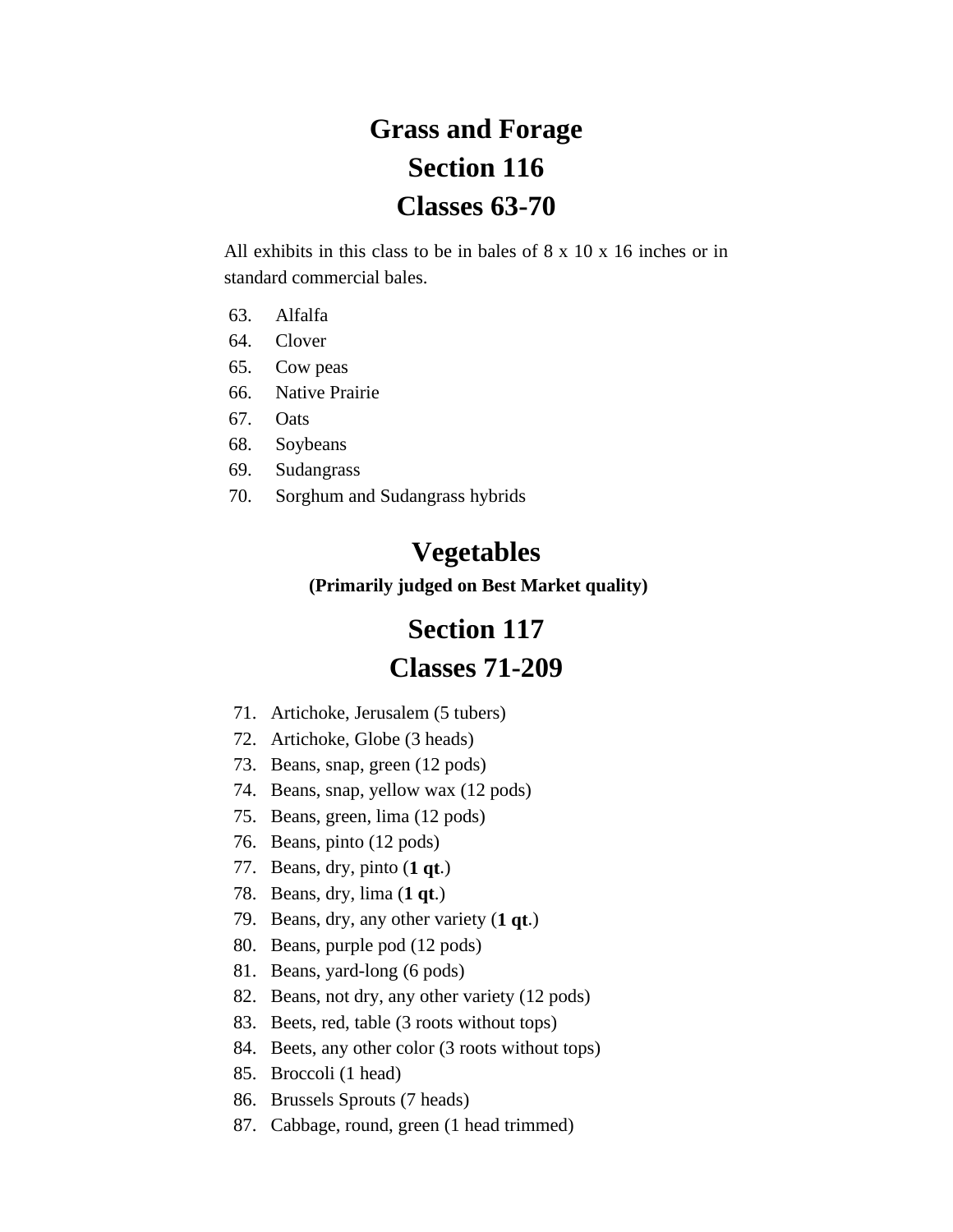- 88. Cabbage, round, red (1 head trimmed)
- 89. Cabbage, flat, green (1 head trimmed)
- 90. Carrot, Imperator type (5 roots, trimmed)
- 91. Carrot, Chantenay type (5 roots, trimmed)
- 92. Carrot, Nantes type (5 roots, trimmed)
- 93. Carrot, specialty (5 roots, trimmed)
- 94. Cauliflower (3 heads with wrapper leaves)
- 95. Collards (bunch of 7 leaves)
- 96. Corn, sweet (3 ears in husks)
- 97. Cucumber, green slicing (3 fruits, 4" minimum)
- 98. Cucumber, lemon slicing (3 fruits)
- 99. Cucumber, Armenian slicing (3 fruits)
- 100. Cucumber, pickling (6 fruits, 4" maximum)
- 101. Cucumber, Gherkins (6 fruits)
- 102. Eggplant, Italian, round (3 fruits)
- 103. Eggplant, Asian, long (3 fruits)
- 104. Eggplant, Rosa Bianca (3 fruits)
- 105. Eggplant, specialty (3 fruits)
- 106. Garlic, softneck (5 bulbs, cleaned as for sale)
- 107. Garlic, hardneck (5 bulbs, cleaned as for sale)
- 108. Garlic, elephant (5 bulbs, cleaned as for sale)
- 109. Garlic, braided (18" to 24" long)
- 110. Gourds, large birdhouse/bottle type (1 fruit fresh, mature, not dried)
- 111. Gourds, dipper type (1 fruit fresh, mature, not dried)
- 112. Gourds, other (1 fruit)
- 113. Gourds, small ornamental, fresh, not dried, and mature (less than 3 inches in diameter - 5 fruits)
- 114. Gourds, large ornamental and warted (fresh, not dried, & mature 5 fruits)
- 115. Kale (bunch of 10 leaves)
- 116. Kohlrabi green or purple (3 without leaves)
- 117. Melon, Native (1 fruit)
- 118. Melon, Cantaloupe (1 fruit)
- 119. Melon, Casaba (1 fruit)
- 120. Melon, Honeydew (1 fruit)
- 121. Melon, any other variety (1 fruit)
- 122. Okra (8 pods)
- 123. Okra, red (8 pods)
- 124. Onion, dry, white globe (3 mature bulbs)
- 125. Onion, dry, white flat (3 mature bulbs)
- 126. Onion, dry, yellow, globe (3 mature bulbs)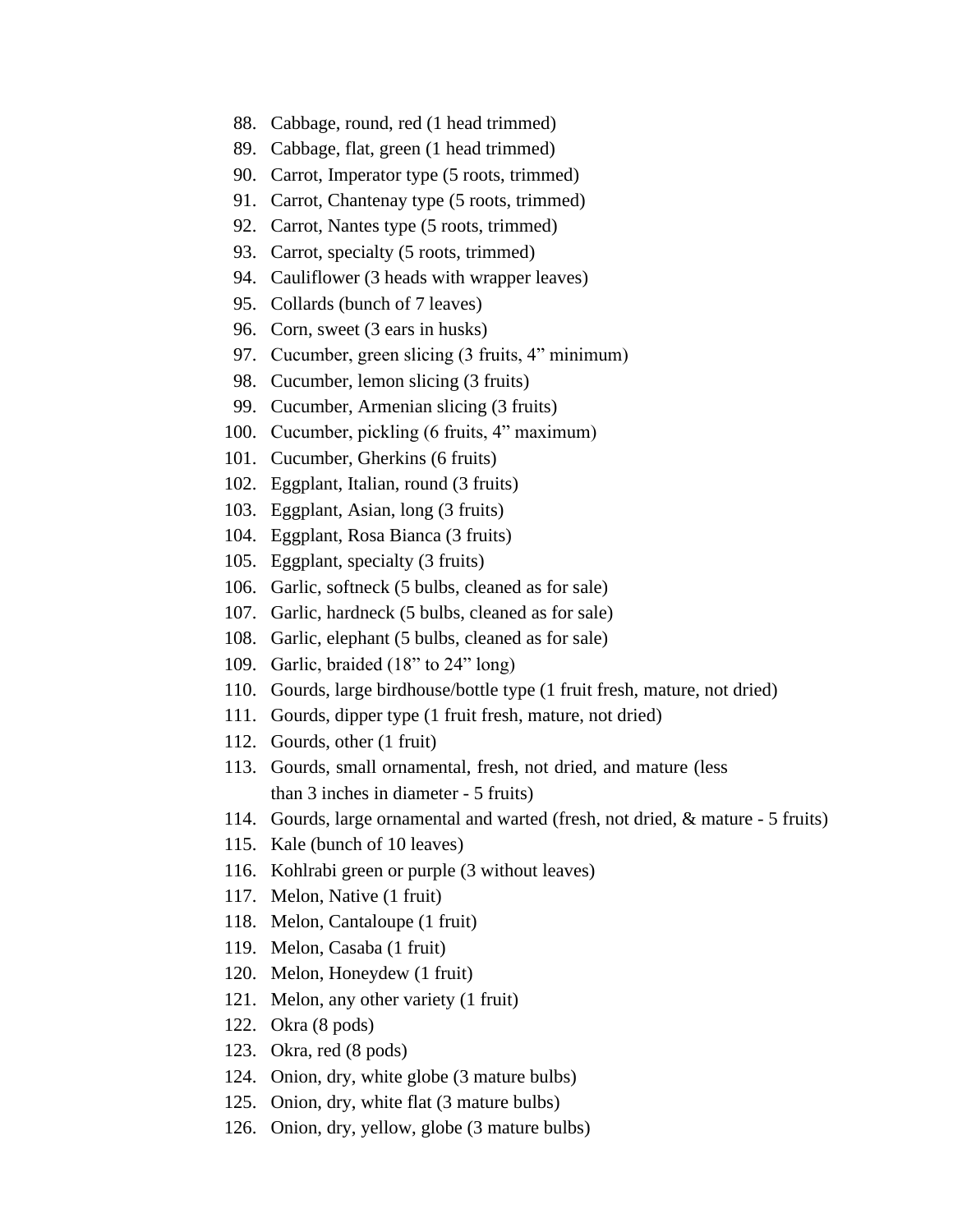- 127. Onion, dry, yellow flat (3 mature bulbs)
- 128. Onion, dry, red, any type (3 mature bulbs)
- 129. Onion, green (12 plants without roots, tops trimmed)
- 130. Parsnips (3 roots without tops)
- 131. Peas, green or English (12 pods)
- 132. Peas, green black-eyed (12 pods)
- 133. Peas, green southern, any other variety (12 pods)
- 134. Peas, dry black-eyed (1 qt.)
- 135. Peas, dry southern, any other variety (1 qt.)
- 136. Pepper, bell, green (3 fruits)
- 137. Pepper, bell, red (3 fruits)
- 138. Pepper, bell, yellow (3 fruits)
- 139. Pepper, bell, black (3 fruits)
- 140. Pepper, bell, any other color (3 fruits)
- 141. Pepper, sweet, Italian (6 fruits)
- 142. Pepper, sweet, other (6 fruits)
- 143. Pepper, cherry, green (6 fruits)
- 144. Pepper, cherry, red (6 fruits)
- 145. Pepper, Ancho, green (6 fruits)
- 146. Pepper, Ancho, red (6 fruits)
- 147. Pepper, native green (6 fruits)
- 148. Pepper, native red (not dry) (6 fruits)
- 149. Pepper, green chile, long-podded varieties (6 fruits)
- 150. Pepper, green chile, not long pod (6 fruits) Sandia Variety
- 151. Pepper, red chile (not dry), long-podded varieties (6 fruits)
- 152. Pepper, red chile, not long pod (6 fruits) Sandia Variety
- 153. Pepper, yellow chile, long-podded varieties (6 fruits)
- 154. Pepper, Cayenne, green (10 fruits)
- 155. Pepper, Cayenne, red (not dry) (10 fruits)
- 156. Pepper, Habanero, green (10 fruits)
- 157. Pepper, Habanero, orange (not dry) (10 fruits)
- 158. Pepper, Habanero, red (10 fruits)
- 159. Pepper, Jalapeno, green (10 fruits)
- 160. Pepper, Jalapeno, red (not dry) (10 fruits)
- 161. Pepper, Serrano, green (10 fruits)
- 162. Pepper, Serrano, red (10 fruits)
- 163. Pepper, green, small, pungent type (10 fruits)
- 164. Pepper, red (not dry) small, pungent type (10 fruits)
- 165. Pepper, yellow, small, pungent type (10 fruits)
- 166. Pepper, any other color, small, pungent type (10 fruits)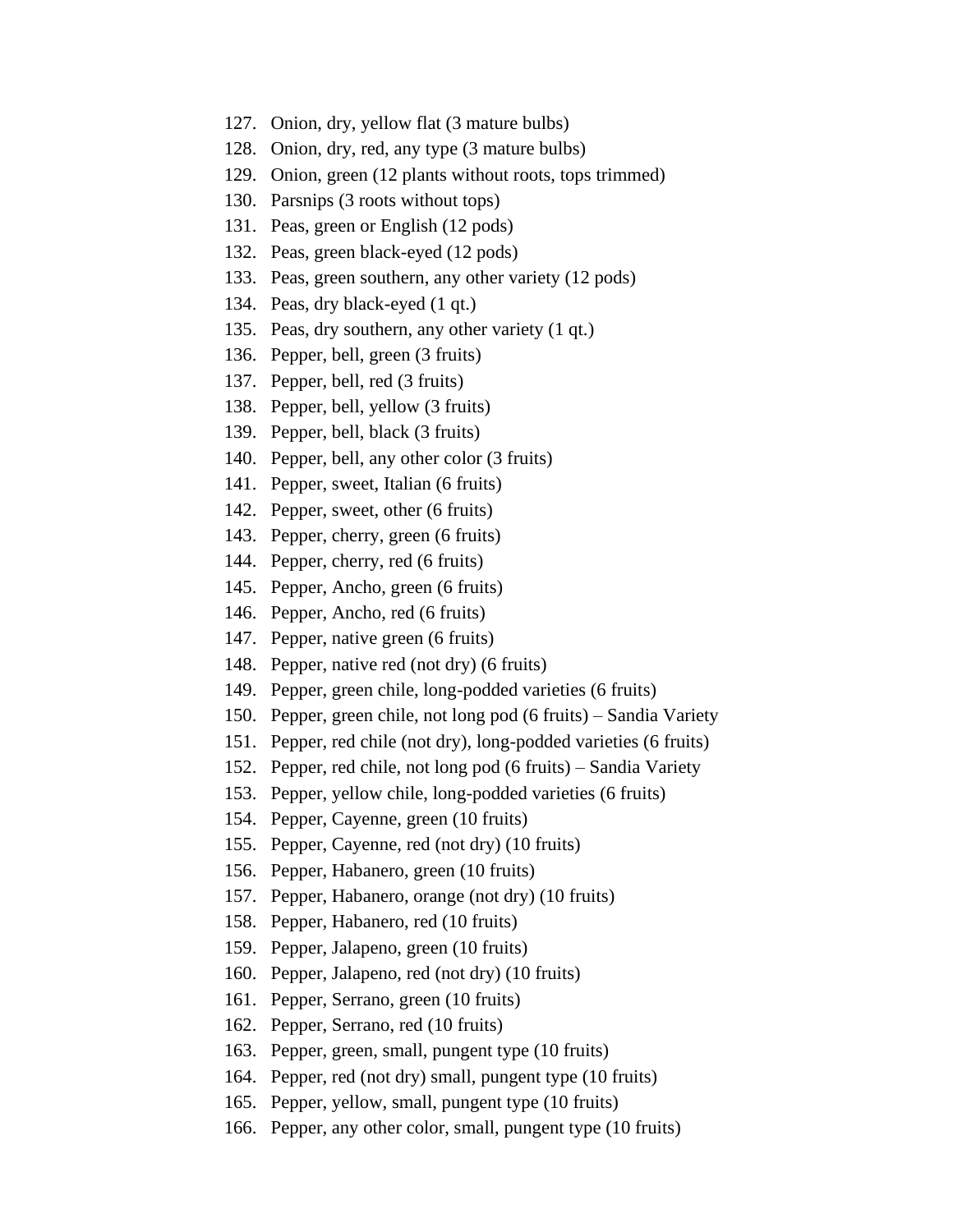- 167. Potato, yellow/gold (5 medium sized tubers)
- 168. Potato, red (5 medium sized tubers)
- 169. Potato, russet (5 medium sized tubers)
- 170. Potato, blue (5 medium sized tubers)
- 171. Potato, fingerling (7 tubers)
- 172. Potato, any other variety or color (5 medium sized tubers)
- 173. Potato, sweet, any variety (5 tubers)
- 174. Pumpkin, large, field type, Mammoth King, Connecticut Fields, etc. (large round, yellow) (1 fruit)
- 175. Pumpkin, Halloween type, medium, round, yellow white (1 fruit)
- 176. Pumpkin, pie or sugar type, small to medium, round, flattened at ends, orange-yellow (1 fruit)
- 177. Pumpkin, miniature, yellow (3 fruits)
- 178. Pumpkin, miniature, white (3 fruits)
- 179. Pumpkin, heirloom specialty (1 fruit)
- 180. Radish, diakon white (1 root)
- 181. Radishes (3 bunches of 6 roots with tops)
- 182. Rhubarb, any variety (6 stalks)
- 183. Squash, summer, any variety, not listed (3 fruits)
- 184 Squash, summer yellow (crookneck or straightneck) (3 fruits)
- 185. Squash, summer, scallop types (white, yellow or green) (3 fruits)
- 186. Squash, summer, marrow (zucchini, cocozelle, caserta, etc. (3 fruits)
- 187. Squash, winter, banana types (yellow, orange, gray) (1 fruit)
- 188. Squash, spaghetti (1 fruit)
- 189. Squash, winter, Hubbard types (blue, gray, green, yellow) (1 fruit)
- 190. Squash, winter, butternut (1 fruit)
- 191. Squash, winter, buttercup (1 fruit)
- 192. Squash, winter, turban (1 fruit)
- 193. Squash, winter, acorn (1 fruit)
- 194. Squash, winter, any other (not listed above) (1 fruit)
- 195. Swiss chard (bunch of 10 leaves)
- 196. Tomato, large red, round commercial (5 fruits)
- 197. Tomato, red heirloom (5 fruits)
- 198. Tomato, yellow heirloom (5 fruits)
- 199. Tomato, other heirloom (5 fruits)
- 200. Tomato, yellow, commercial (5 fruits)
- 201. Tomato, roma or paste type (5 fruits)
- 202. Tomato, tomatillo with husk (5 fruits)
- 203. Tomato, cherry (12 fruits)
- 204. Tomato, cherry, any other variety or color (12 fruits)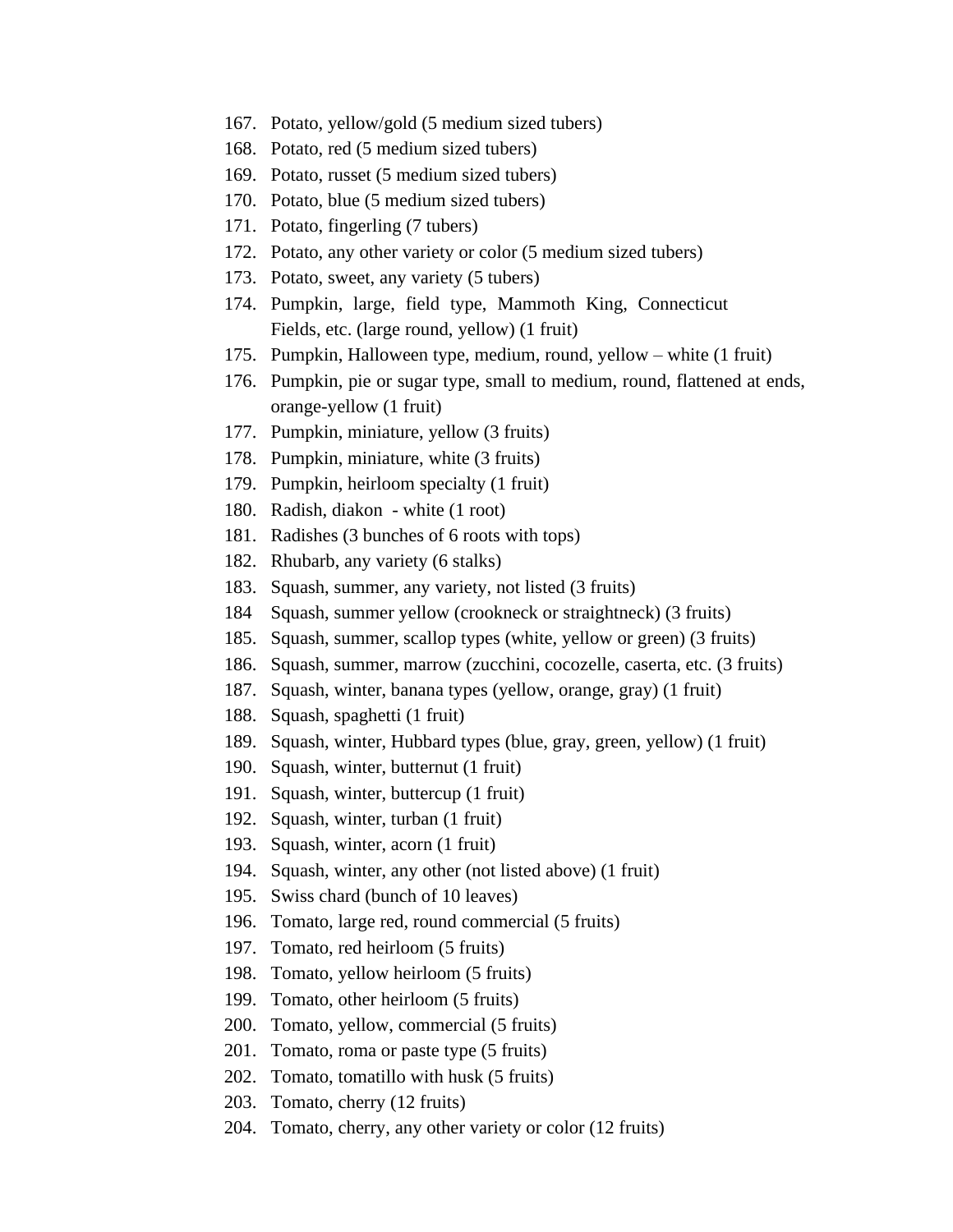- 205. Tomato, yellow pear (12 fruits)
- 206. Turnip, any variety (3 medium fruits without leaves)
- 207. Watermelon, red flesh, long type, any variety (1 fruit)
- 208. Watermelon, red flesh, round type, any variety (1 fruit)
- 209. Watermelon, not red flesh, any variety (1 fruit)

# **Largest Vegetables Primarily Judged on Size and/or Weight Should Be Of Good Quality**

# **Section 118 Classes 210-240**

- 210. Beet, table (1 root without top)
- 211. Cabbage (1 round head, trimmed)
- 212. Cabbage (1 flat head, trimmed)
- 213. Carrot (1 root without top)
- 214. Cauliflower (1 fruit)
- 215. Corn, sweet (1 ear in husk)
- 216. Cucumber, not Armenian, (1 fruit)
- 217. Cucumber, Armenian (1 fruit)
- 218. Eggplant (1 fruit)
- 219. Gourd, large birdhouse/bottle type (1 fruit fresh, mature, not dried)
- 220. Gourd, other (1 fruit)
- 221. Melon, Native (1 fruit)
- 222. Melon, Cantaloupe, (1 fruit)
- 223. Melon, Honeydew, (1 fruit)
- 224. Onion, dry globe (1 bulb, any color)
- 225. Onion, dry flat (1 bulb, any color)
- 226. Pepper, bell (1 fruit, any color)
- 227. Pepper, long green (1 fruit)
- 228. Pepper, long red (not dry) (1 fruit)
- 229. Potato, any variety (1 tuber)
- 230. Potato, sweet, any variety (1 tuber)
- 231. Pumpkin, Atlantic Giant, Hungarian Mammoth Type, (1 fruit)
- 232. Pumpkin, any variety (1 fruit)
- 233. Squash, summer, any variety (1 fruit)
- 234. Squash, winter, banana type, (1 fruit)
- 235. Squash, winter, Hubbard type, (1 fruit)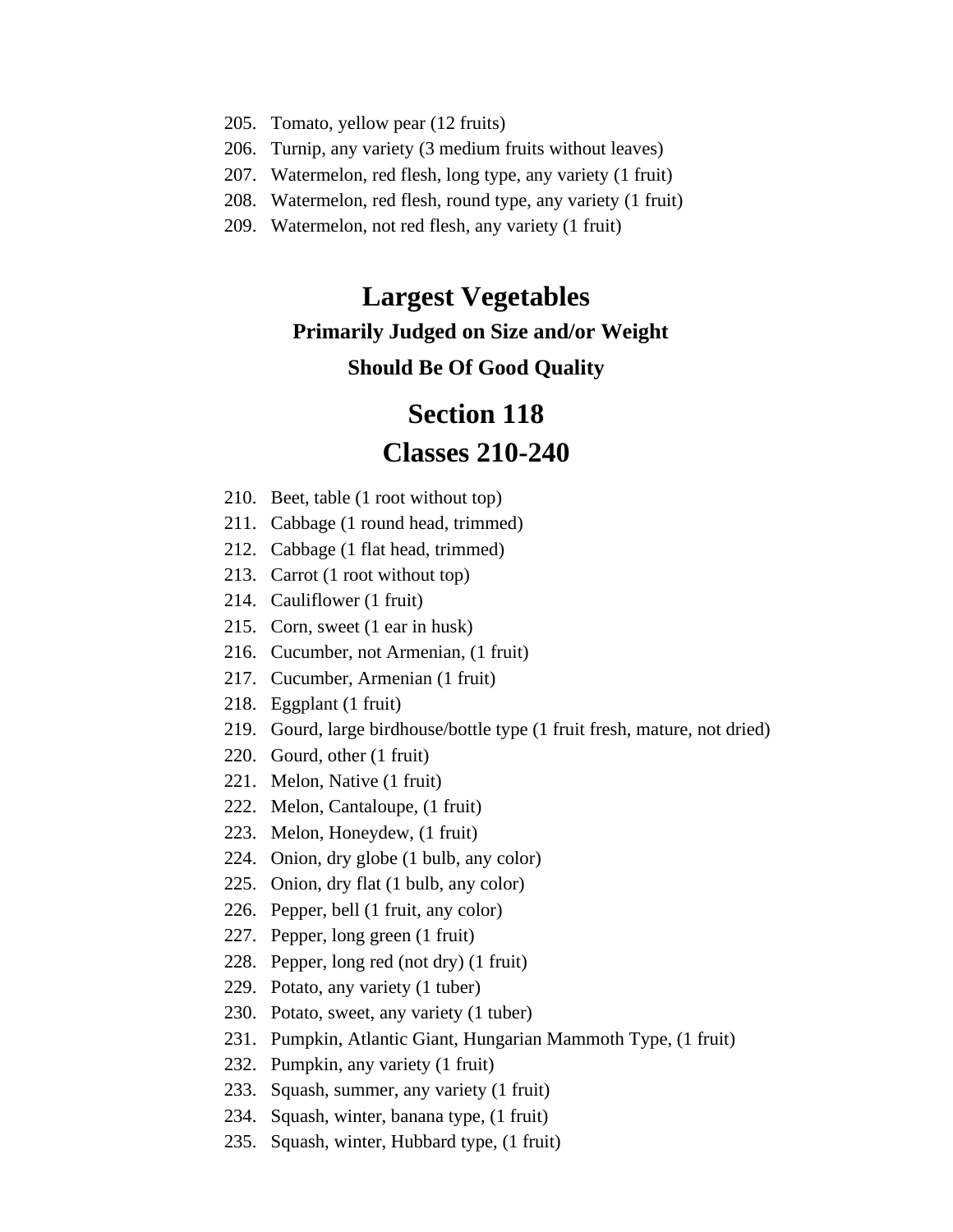- 236. Squash, winter, any other variety (1 fruit)
- 237. Tomato, any variety (1 fruit)
- 238. Turnip (1 root without leaves)
- 239. Watermelon, long type (1 fruit)
- 240. Watermelon, round type (1 fruit)

# **Chile Specials Section 119**

241. Chile Ristra (A string of chile not less than 3' long)

# **Premiums**

| 1st     | 2nd     | 3rd     |
|---------|---------|---------|
| \$20.00 | \$15.00 | \$10.00 |

242. Chile Ristra (A string of chile not less than 5' long)

### **Premiums**

| 1st     | 2nd     | 3rd     |
|---------|---------|---------|
| \$25.00 | \$20.00 | \$15.00 |

243. Chile Collection

## **Premiums**

| 1st     | 2 <sub>nd</sub> | 3rd    |
|---------|-----------------|--------|
| \$15.00 | \$10.00         | \$5.00 |

# **Special Rules for Chiles**

Exhibitor must arrange exhibit using a basket, tray, plate, or other container of not more than 18" square or diameter and 6" depth. "Overall height of Container, with Chile added, cannot be more than 8" because of limited space in refrigerated cases."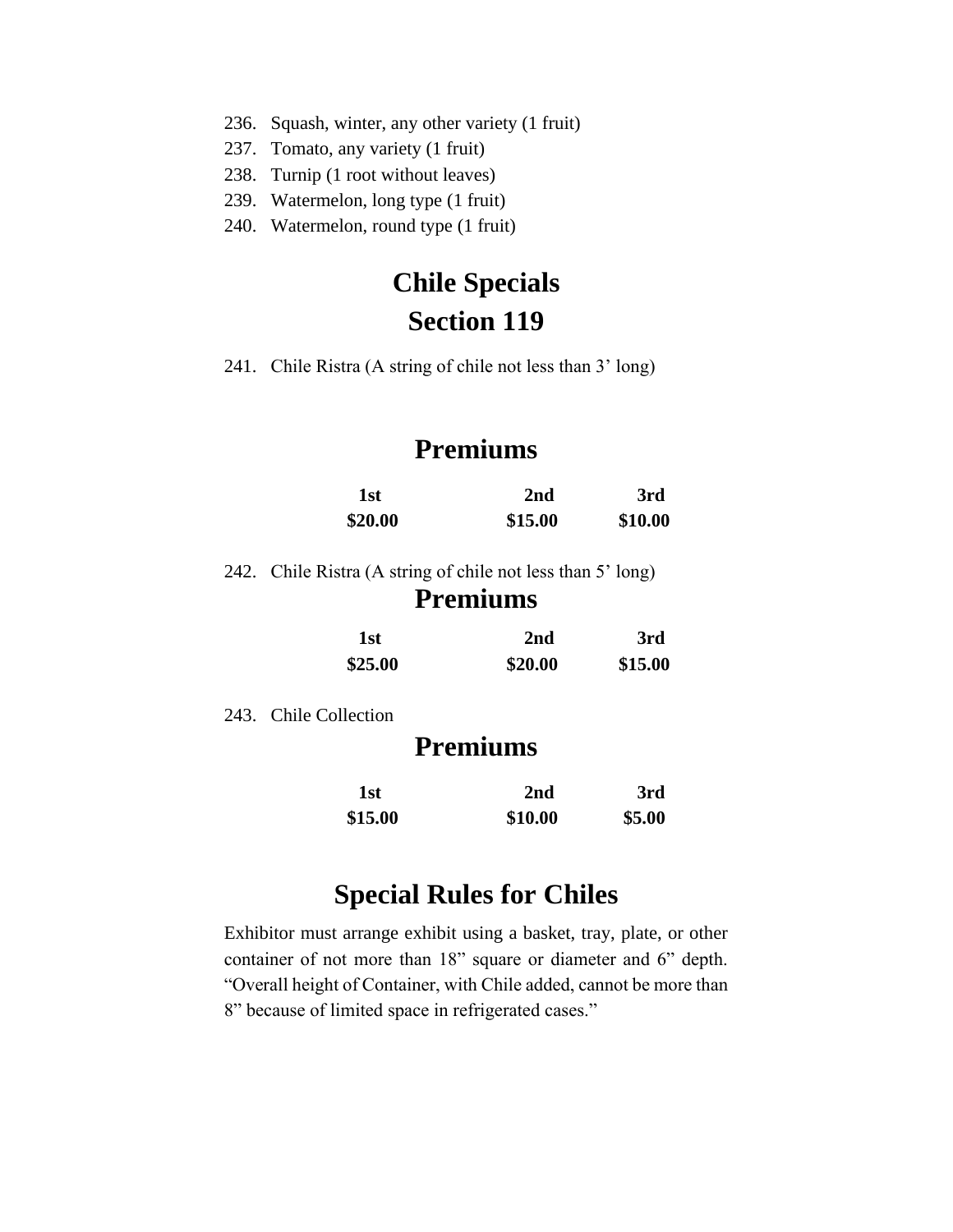### **Perfect Score**

| <b>Quality of Products</b>             | 50  |
|----------------------------------------|-----|
| Arrangements                           | 25  |
| Neatness, Attractiveness & Originality |     |
| Number of Varieties                    | 25  |
| Total                                  | 100 |

#### 244. **Best Chile Display \$10.00 & Rosette**  (Awarded From Above Winners; eligible entries automatically entered and judged)

# **Garden Exhibit Section 120**

Collection of five or more different products grown in exhibitor's own 2021 garden.

### **Rules**

Quantity of each variety should consist of at least half the amount required as single item exhibit in this department.

Exhibitor must arrange exhibit using standard size basket, crate, tray or plate, or any other container.

Dimensions of Exhibit Container is limited to 2'x2'x6". Overall height of Container, with vegetables added, cannot be more than 8" because of limited space in refrigerated cases.

#### 245. **Garden Exhibit**

# **Premiums**

| 1st               | 2nd     | 3rd     |
|-------------------|---------|---------|
| \$20.00 & Rosette | \$15.00 | \$10.00 |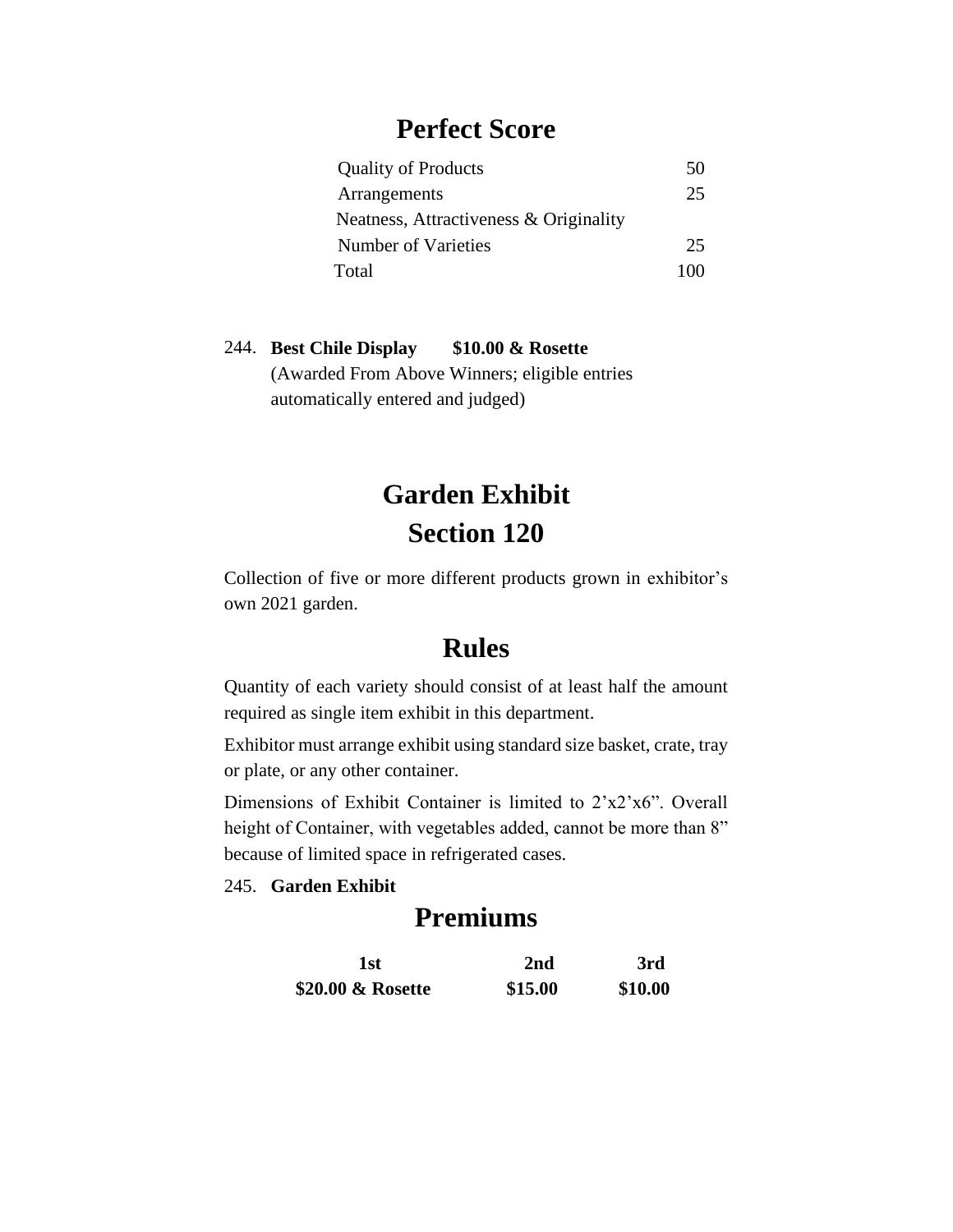# **Garden Exhibit Scorecard for Judging Perfect Score**

| <b>Quality of Products</b>             | 50 |
|----------------------------------------|----|
| Arrangements                           | 25 |
| Neatness, Attractiveness & Originality |    |
| Number of Varieties                    | 25 |
| Total                                  | ும |

# **Fruits**

### **Section 121**

## **Classes 246-288**

#### **5 specimens per exhibit unless otherwise specified**

#### **(Apples and Pears must have stems)**

#### **(Primarily judged on BEST market quality)**

- 246. Almonds (1 qt.)
- 247. Apples, Jonathan
- 248. Apples, Golden Delicious
- 249. Apples, Red Delicious
- 250. Apples, Rome Strains
- 251. Apples, Winesap
- 252. Apples, Braebrun
- 253. Apples, Arkansas Black
- 254. Apples, Gala
- 255. Apples, Granny Smith
- 256. Apples, Fuji
- 257. Apples, McIntosh
- 258. Apples, any other variety (name variety)
- 259. Berries, any variety (10 fruits)
- 260. Figs, fresh, not dried (10 fruits)
- 261. Grapes, white, any variety, (name variety) (3 bunches)
- 262. Grapes, red, any variety (name variety) (3 bunches)
- 263. Grapes, purple, (name variety) (3 bunches)
- 264. Jujube (10 fruits)
- 265. Nectarines
- 266. Peaches, Elberta (regular)
- 267. Peaches, J.H. Hale
- 268. Peaches, Halberta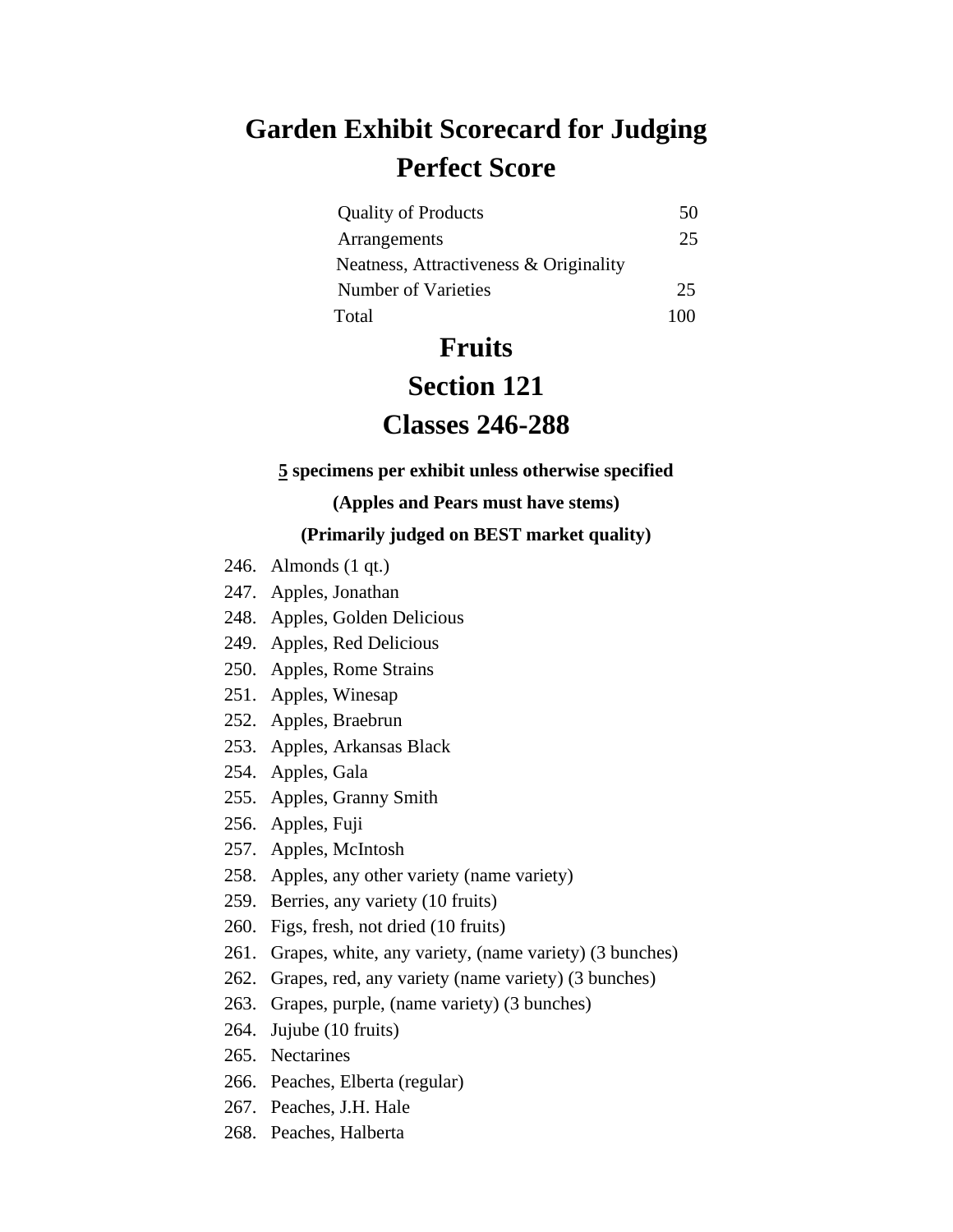- 269. Peaches, Red Haven
- 270. Peaches, any other freestone (name variety)
- 271. Peaches, any cling (name variety)
- 272. Pears, Asian
- 273. Pears, Bartlett
- 274. Pears, Red Bartlett
- 275. Pears, Keifer
- 276. Pears, Anjou
- 277. Pears, Bosc
- 278. Pears, any other variety (name variety)
- 279. Pecan, any variety (1 qt.)
- 280. Pistachio, (1 qt.)
- 281. Plums, European
- 282. Plums, Japanese
- 283. Plums, American & American hybrids
- 284. Pomegranate (5 fruits)
- 285. Quince
- 286. Raspberries (10 fruit)
- 287. Strawberries, any variety (10 fruits)
- 288. Walnuts, (English, Black or any Variety 1 qt.)

# **Largest Fruits**

#### **(Primarily Judged on Size and/or Weight)**

**(Should be of Good Quality)**

### **Section 122**

### **Classes 289-296**

- 289. Apples, Red Delicious (1 fruit)
- 290. Apples, Golden Delicious (1 fruit)
- 291. Apples, Rome (1 fruit)
- 292. Apples, any other variety (1 fruit)
- 293. Nectarines (1 fruit)
- 294. Peaches, any variety (1 fruit)
- 295. Pears, any variety (1 fruit)
- 296. Quince (1 fruit)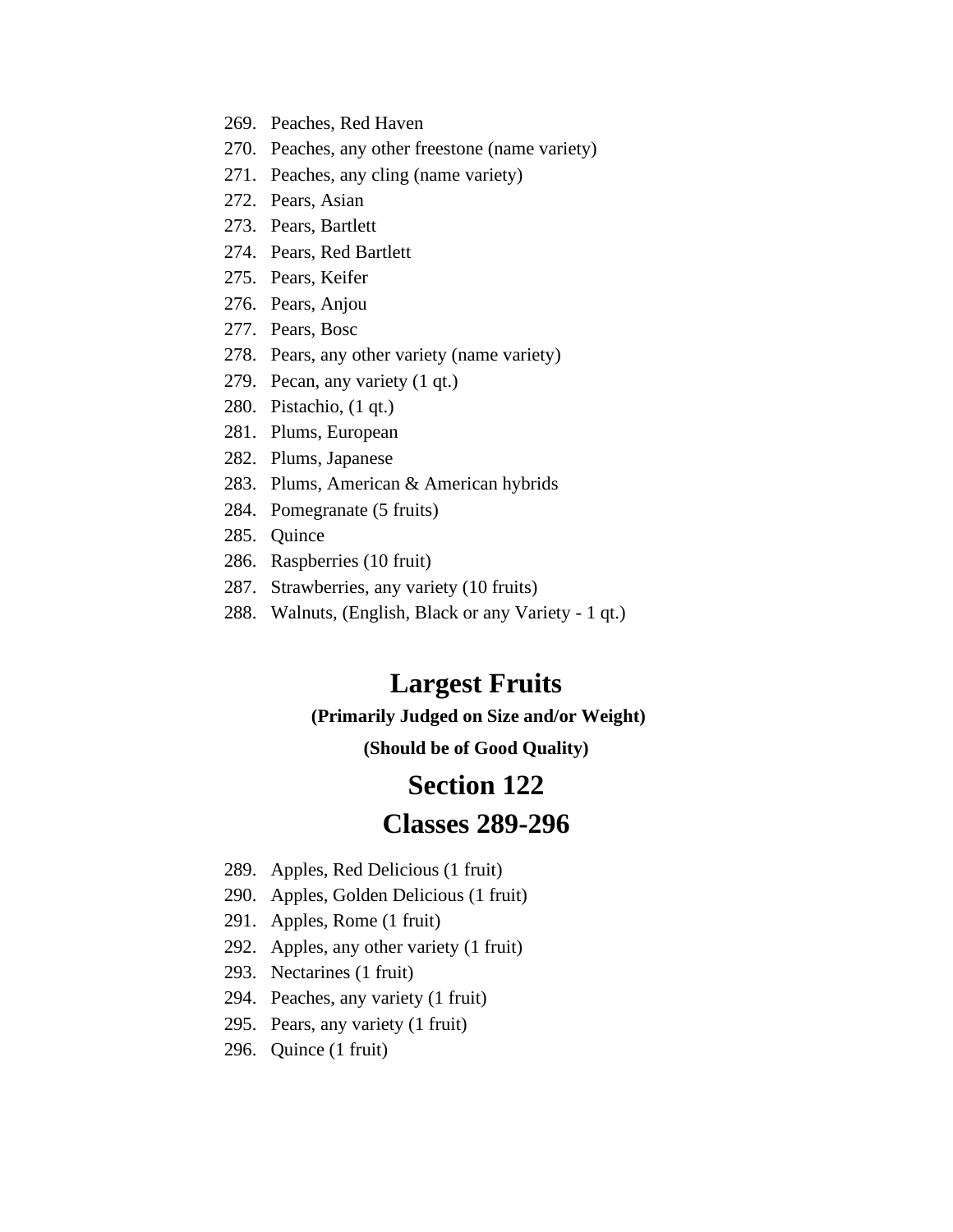# **Fresh Cut Herbs**

**1 bunch of 5 stems, 6"-12" long (Entries will be disposed of when too wilted)**

### **Section 123**

## **Classes 297-315**

- 297. Basil, large leaf
- 298. Basil, fine leaf
- 299. Basil, not green
- 300. Catnip
- 301. Chives
- 302. Cilantro
- 303. Dill
- 304. Garlic Chives
- 305. Lavender
- 306. Lemongrass
- 307. Lemon Verbena
- 308. Marjoram
- 309. Mint (including spearmint, peppermint, chocolate mint, etc.)
- 310. Oregano
- 311. Parsley
- 312. Rosemary
- 313. Sage
- 314. Tarragon
- 315. Thyme

# **Special Fruit Exhibit Section 124**

#### 316**. Special Fruit Exhibit**

Entries for the Fruit Exhibit must be made separately and may be in a conventional bushel basket or a plastic container with comparable dimensions or a topless standard 40 pound apple box of cardboard construction.

The exhibit should include at least four kinds of fruit (for example: apples, pears, plums and grapes).

All entries become the property of the New Mexico State Fair to be delivered to one of the charitable organizations at the close of the Fair.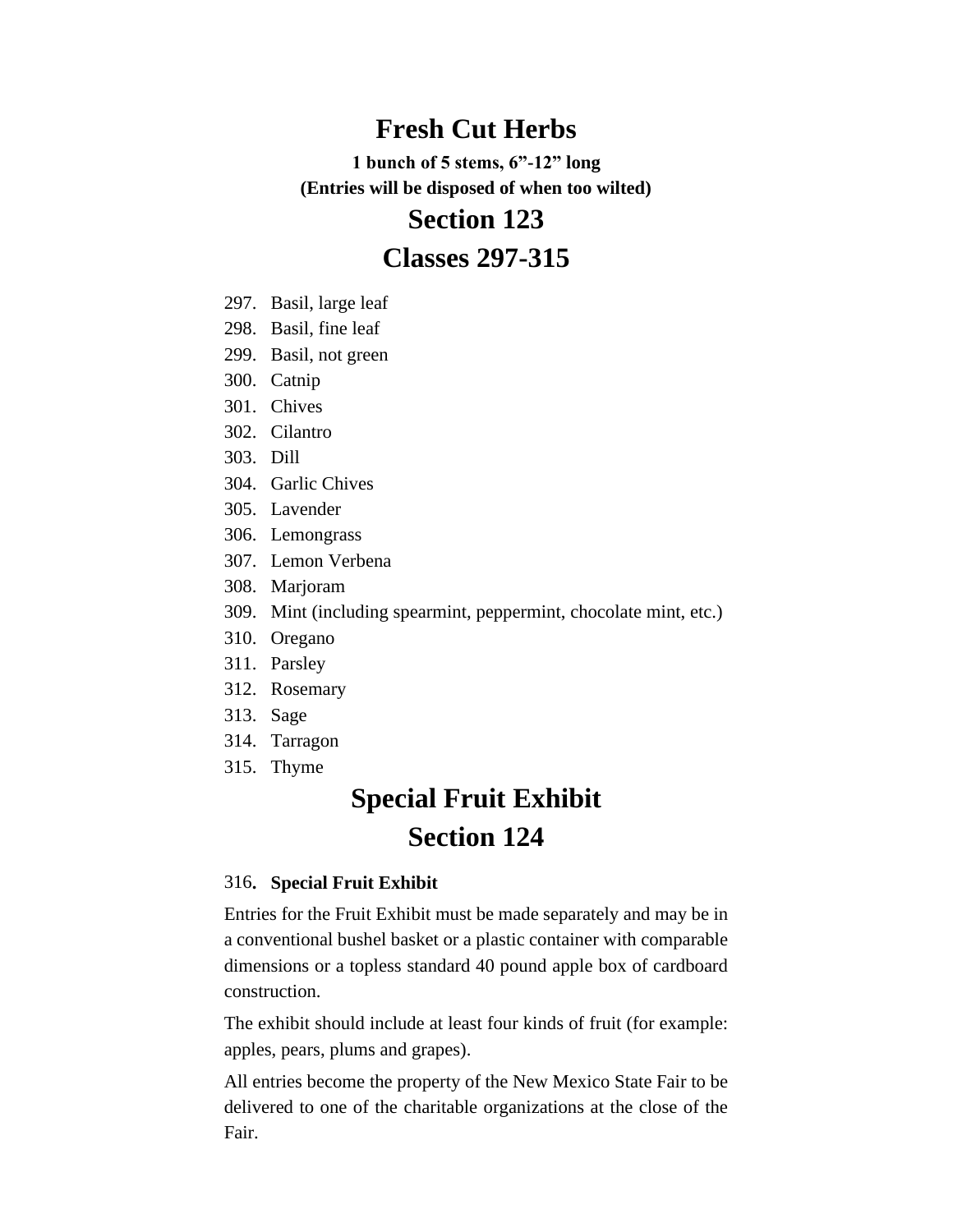These entries will be judged on basis of quality, number of varieties and appearance.

# **Premiums**

**1st 2nd 3rd \$25.00 & Rosette \$15.00 \$10.00**

# **Box Fruits Section 125 Classes 317-343**

All Fruits must be tray-packed in standard commercial containers (4 separate layers, all layers to be judged).

- 317. Apples, Jonathan
- 318. Apples, Golden Delicious
- 319. Apples, Red Delicious
- 320. Apples, Rome
- 321. Apples, Stayman
- 322. Apples, Winesap
- 323. Apples, Braebrun
- 324. Apples, Arkansas Black
- 325. Apples, Gala
- 326. Apples, Granny Smith
- 327. Apples, Lodi
- 328. Apples, Fuji
- 329. Apples, Grimes Golden
- 330. Apples, McIntosh
- 331. Apples, any other variety (name variety)
- 332. Grapes, best lug, any white variety (name variety)
- 333. Grapes, best lug, any red variety (name variety)
- 334. Grapes, best lug, any purple or black variety (name variety)
- 335. Peaches, best lug, any variety (name variety)
- 336. Pears, Bartlett
- 337. Pears, Keifer
- 338. Pears, Anjou
- 339. Pears, Lincoln
- 340. Pears, Duchess
- 341. Pears, any other variety (name variety)